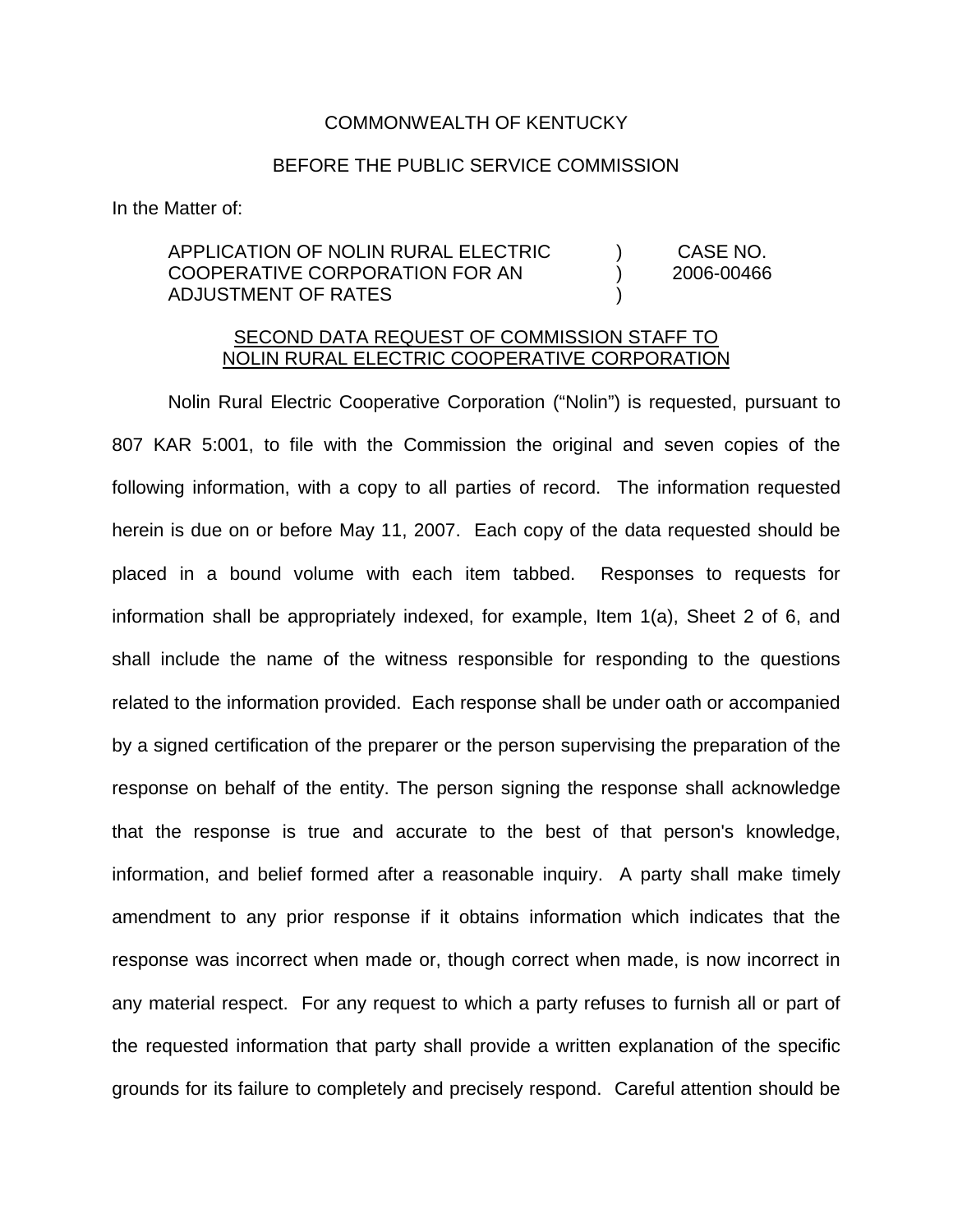given to copied material to ensure that it is legible. Where information requested herein has been provided, in the format requested herein, reference may be made to the specific location of said information in responding to this information request.

1. Refer to the Application, Exhibit C.

a. On page 1 of Exhibit C, Nolin proposes an increase only for the customer charge component of Schedule 3 – Large Power Rate. Explain why the increase for Schedule 3 is limited to only the customer charge.

b. Does Nolin propose any text changes in its tariffs from the tariffs that are currently in effect?

c. If yes to part (b) above, provide a side-by-side comparison of the current tariff language and the proposed tariff language. Include only the tariffs for which text changes are proposed.

2. Refer to the Application, Exhibit D. Nolin proposes a 50 percent increase in its Schedule 6 street lighting rates.

a. Explain whether Nolin believes the requested increase in Schedule 6 rates is consistent with the principle of gradualism that has been used by regulatory agencies to limit the amount of increase that can be assessed at one time to a particular rate class.

b. Explain whether Nolin has received any inquiries or complaints concerning the magnitude of the increase proposed for its Schedule 6 lighting rates.

3. Refer to the Application, Exhibit H-1, the Testimony of Michael L. Miller, pages 3 and 4 of 5.

-2- Case No. 2006-00466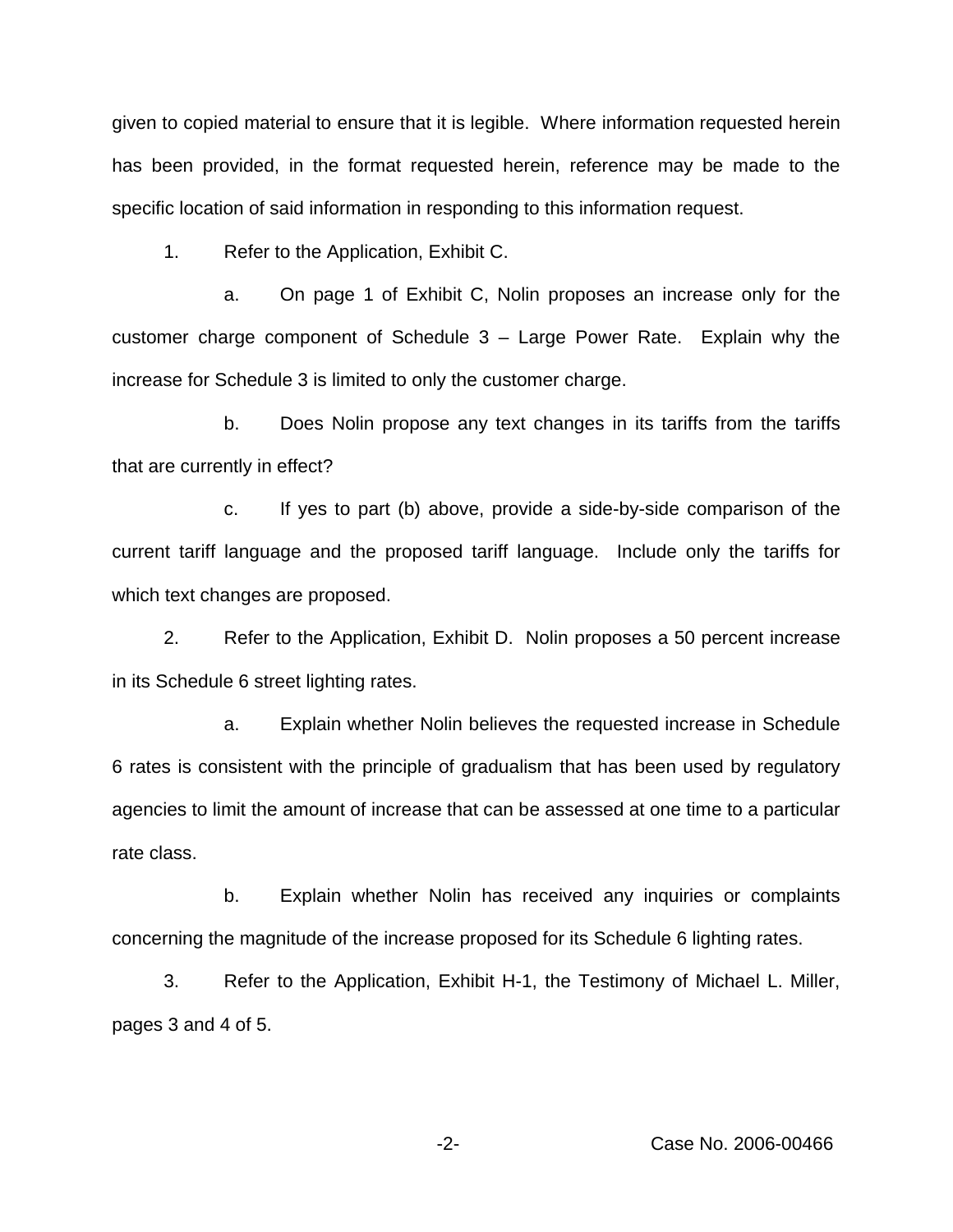a. Provide a detailed description of the two projects at Fort Knox. Include in the description the terms and conditions of the agreements governing the projects. In addition, summarize the rights and obligations or responsibilities of Nolin under these agreements.

b. Does Nolin consider the Fort Knox projects to be utility operations or non-utility operations? Explain the response.

c. Provide a detailed description of the financing for the Fort Knox projects. Include all terms and conditions associated with the financing.

d. For each of the Fort Knox projects,

(1) Provide the test-year-end balance of any assets recorded on Nolin's books associated with the projects. Include the applicable account number.

(2) Provide the test-year-end balance of all debt incurred by Nolin to finance the project. Include the balance of any unadvanced loans as of testyear end. Indicate how any debt associated with the projects is shown on Nolin's balance sheet.

(3) Provide the revenues and expenses associated with the project that are reflected in the test year. List the applicable revenues and expenses by account number.

e. Describe the status of the "aggressive and comprehensive capital credit payment program" referenced on page 4 of 5 as of April 30, 2007.

f. Describe the purpose and function of the contingency fund referenced on page 4 of 5.

-3- Case No. 2006-00466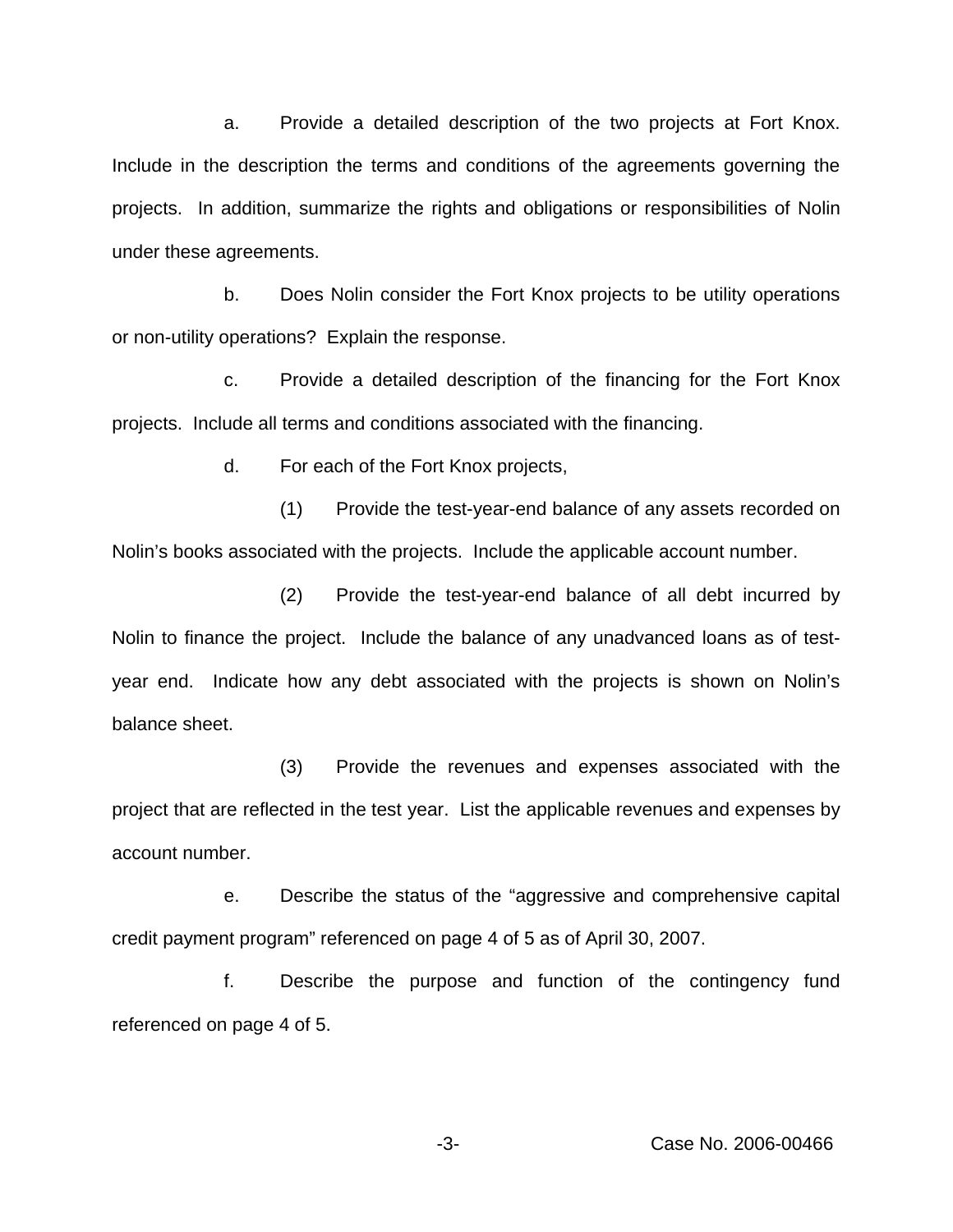4. Refer to the Application, Exhibit H-2, the Testimony of O. V. Sparks ("Sparks Testimony"), page 3 of 4.

a. Explain how the Operating Times Interest Earned Ratio ("OTIER") is determined. Contrast the determination of the OTIER with the Times Interest Earned Ratio ("TIER") used to determine Nolin's revenue requirements.

b. Provide excerpts from Nolin's mortgage agreements that discuss the minimum TIER, OTIER, and Debt Service Coverage requirements.

c. Mr. Sparks states at line 63, "With the full amount of this rate increase, Nolin would have an OTIER of 1.0345X which is less than the agreements with its lenders."

(1) Explain the basis for this conclusion. Include any study or analysis that supports the conclusion.

(2) What revenue increase would be required to meet the minimum mortgage requirements for OTIER? Include all calculations and assumptions used to determine this amount of increase.

(3) Explain in detail why Nolin has allowed its financial condition to deteriorate to the extent that a \$2,934,263 increase, or 6.6 percent, will not enable it to meet minimum mortgage requirements.

(4) Explain in detail why Nolin did not seek an increase sufficient to meet the minimum mortgage requirements.

5. Refer to the Application, Exhibit J.

a. Provide electronic Excel versions of the spreadsheets included in Exhibit J on CD-ROM or diskette, with all formula intact.

-4- Case No. 2006-00466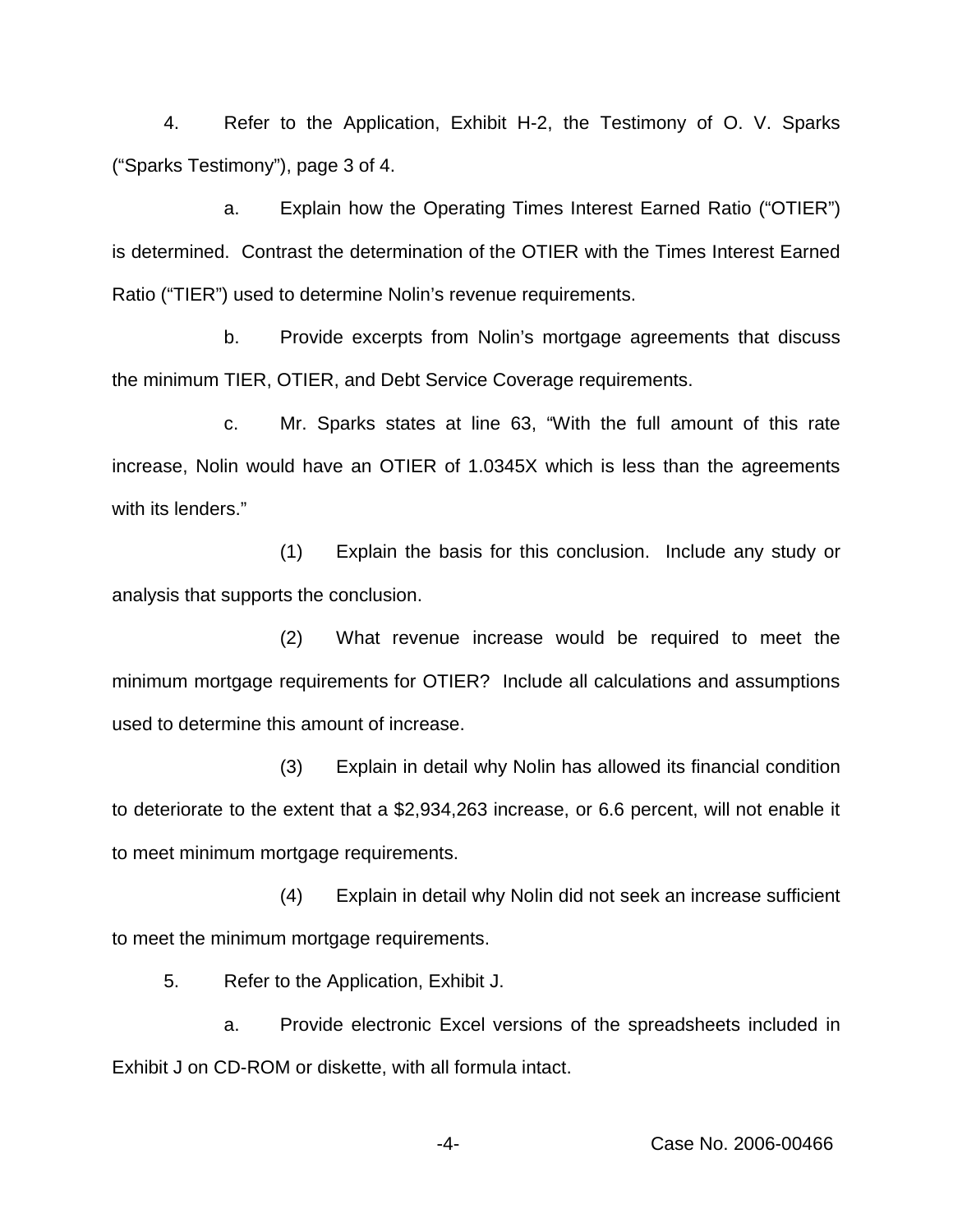b. Refer to page 8 of 10. Explain why Schedule 4, Rate 11, is the only schedule in Exhibit J in which rates are normalized for Case No. 2004-00478.<sup>1</sup>

c. Refer to pages 9 and 10 of 10. Explain why the environmental surcharge is not included in the revenues for security and street lights.

6. Refer to the Application, Exhibit K, pages 6 and 7 of 7.

a. Provide an updated version of these schedules including the results for calendar year 2006.

b. Provide the same information as shown on lines 11 through 23 on page 6 of 7 for the OTIER. Include the information for calendar year 2006.

7. Refer to the Application, Exhibit N.

a. What is the status of the independent audit for the 12-month period ending December 31, 2006? If available, provide copies of the independent auditor's report for December 31, 2006.

b. Refer to page 12. Has Nolin secured the Commission's approval of the notes Nolin has issued to KVNet, Inc. ("KVN")?

(1) If yes, provide the case numbers of Nolin's application for note approval.

(2) If no, explain in detail why Nolin has not sought Commission approval of the notes, given the provisions of KRS 278.300.

c. Refer to page 14. Provide a schedule of the services provided by KVN to Nolin during calendar years 2004, 2005, and 2006 as well as during the test

 $1$  Case No. 2004-00478, An Examination of the Application of the Fuel Adjustment Clause of Nolin Rural Electric Cooperative Corporation from November 1, 2002 to October 31, 2004.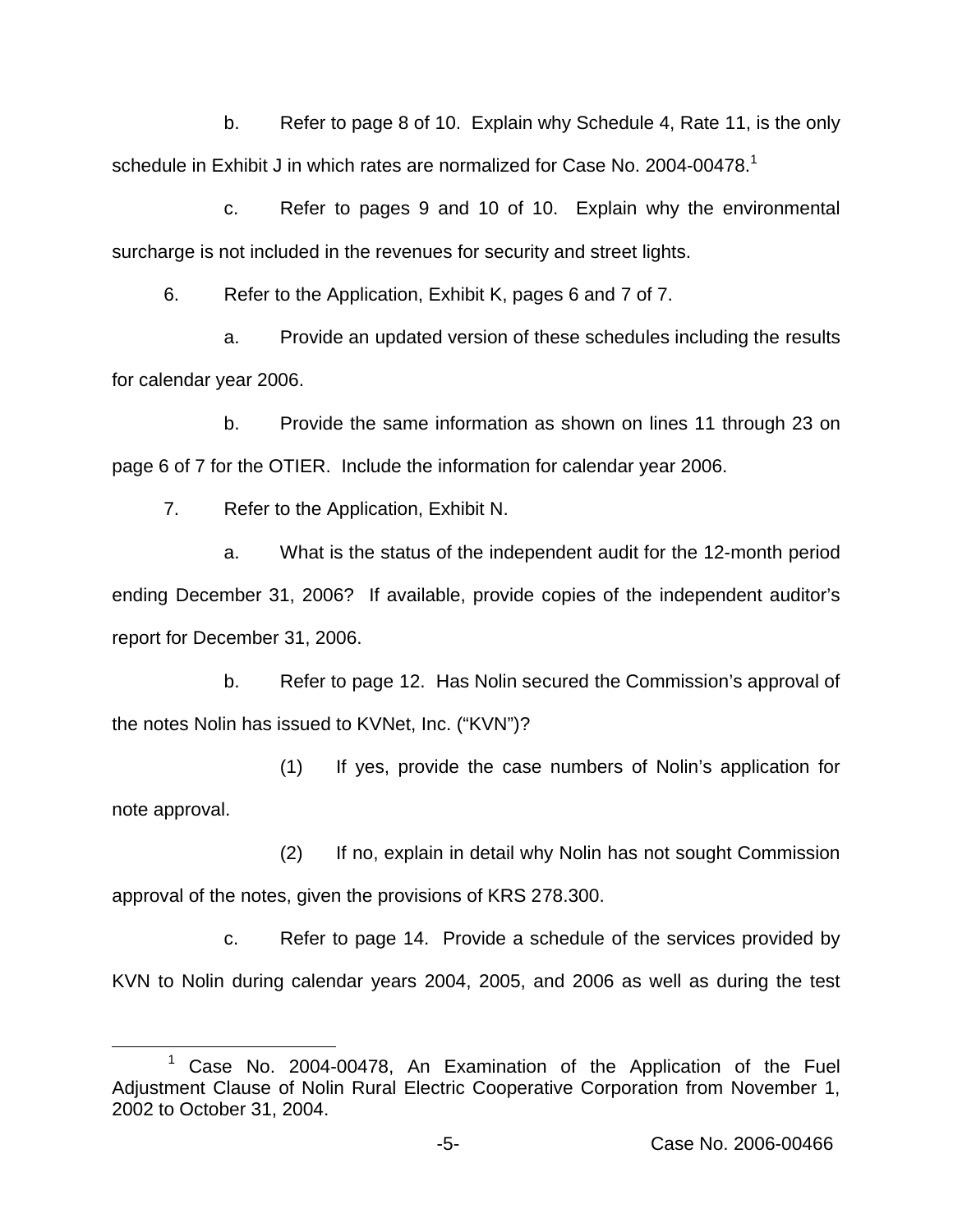year. The schedule should include a detailed description of the service provided and the cost of that service.

d. Describe how KVN prices the services it provides to Nolin. In addition, explain how Nolin has determined that these services are being provided to it at the best available cost.

8. Refer to the Application, Exhibit P, the 2004 and 2005 Annual Reports. Indicate where in these reports Nolin specifically disclosed to its members that the net losses from KVN were \$29,784 in 2004 and \$106,399 in 2005.

9. Refer to the Application, Exhibit R, Nolin's Unbundled Cost of Service Study.

a. Explain whether the methodology used in preparing the study is the same basic methodology used in preparing the cost of service study for Case No. 2006-  $00415.<sup>2</sup>$  If differences exist in the methodologies used in the two cases, identify the differences and explain why the methodologies are different.

b. Provide electronic Excel versions of the spreadsheets included in Exhibit R on CD-ROM or diskette, with formula intact.

10. Refer to the Application, Exhibit U. Explain why Nolin has not made a general retirement of capital credits since 2000. Specifically address why general retirements were not made in 2002 and 2004, given the achieved TIERs shown in Exhibit K, page 6 of 7.

 $2$  Case No. 2006-00415, Application of Inter-County Energy Cooperative for an Adjustment of Rates.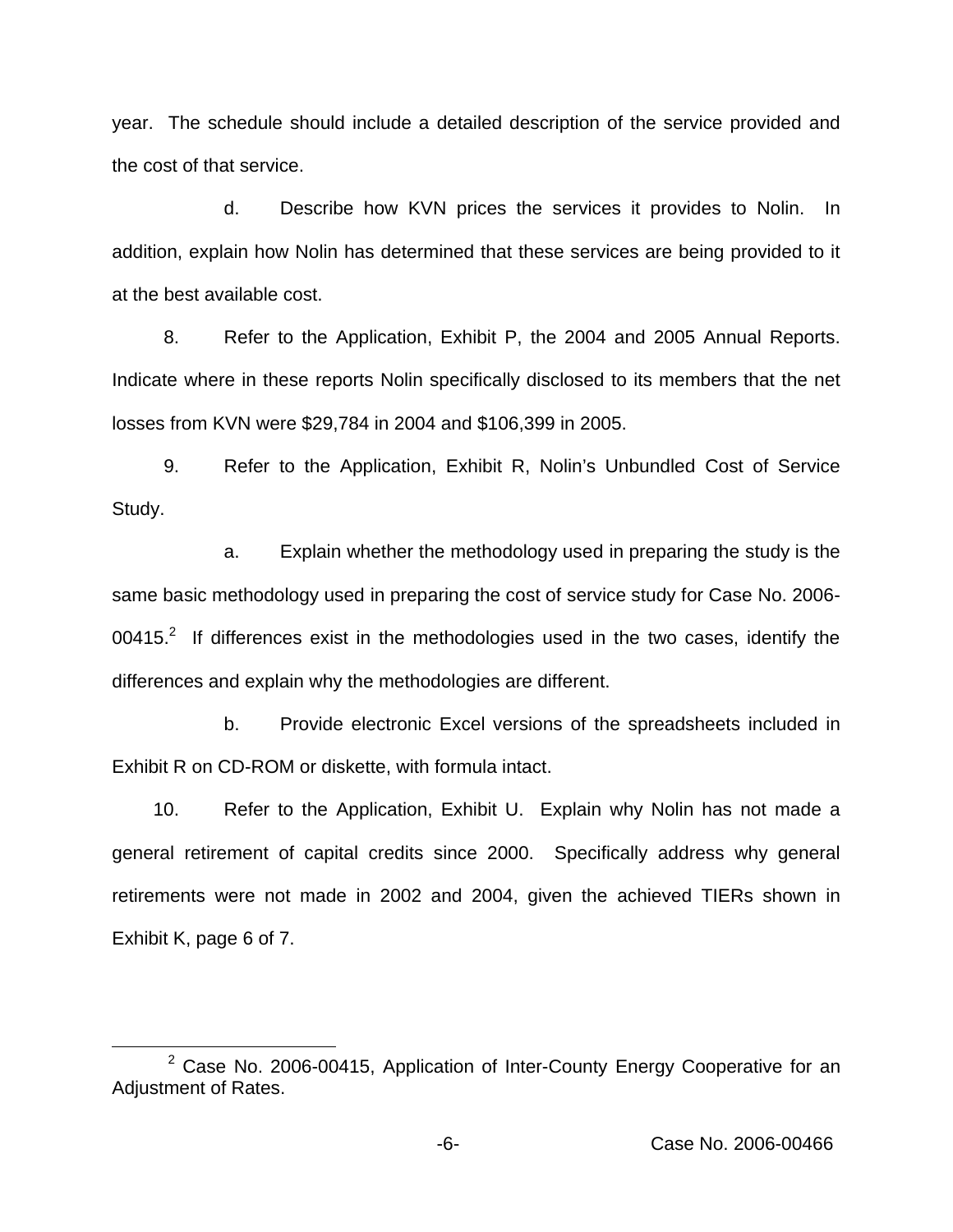11. Refer to the Application, Exhibit W. For each income statement account listed below, describe the reason(s) for the change in the total account balance between the test-year end and the prior year.

- a. Account No. 410.00 Miscellaneous Ft. Knox, page 1 of 9.
- b. Account No. 555.00 Total Purchase Power, page 1 of 9.
- c. Account No. 588.00 Miscellaneous Distribution, page 2 of 9.
- d. Account No. 593.00 Maintenance of Overhead Line, page 3 of 9.
- e. Account No. 920.00 Administrative Salaries, page 5 of 9.
- f. Account No. 921.00 Office Supplies and Expenses, page 5 of 9.
- g. Account No. 427.10 RUS Interest, page 6 of 9.
- h. Account No. 427.20 CFC Interest, page 6 of 9.
- i. Account No. 427.30 FFB Interest, page 7 of 9.
- j. Account No. 419.00 Interest Income, page 7 of 9.
- k. Account No. 415.10 Revenue from Ft. Knox, page 8 of 9.
- l. Account No. 415.12 Revenue from Ft. Knox, page 8 of 9.
- m. Account No 421.10 Gain on Disposal of Property, page 9 of 9.
- n. Account No. 424.10 Patronage Capital Other, page 9 of 9.

12. Refer to the Application, Exhibit X. For each balance sheet account listed below, describe the reason(s) for the change in the account balance between test-year end and the prior year.

- a. Account No. 369 Services, page 1 of 14.
- b. Account No. 108.6 Reserve Distribution Plant, page 3 of 14.
- c. Account No. 131.13 Cash General Funds, page 6 of 14.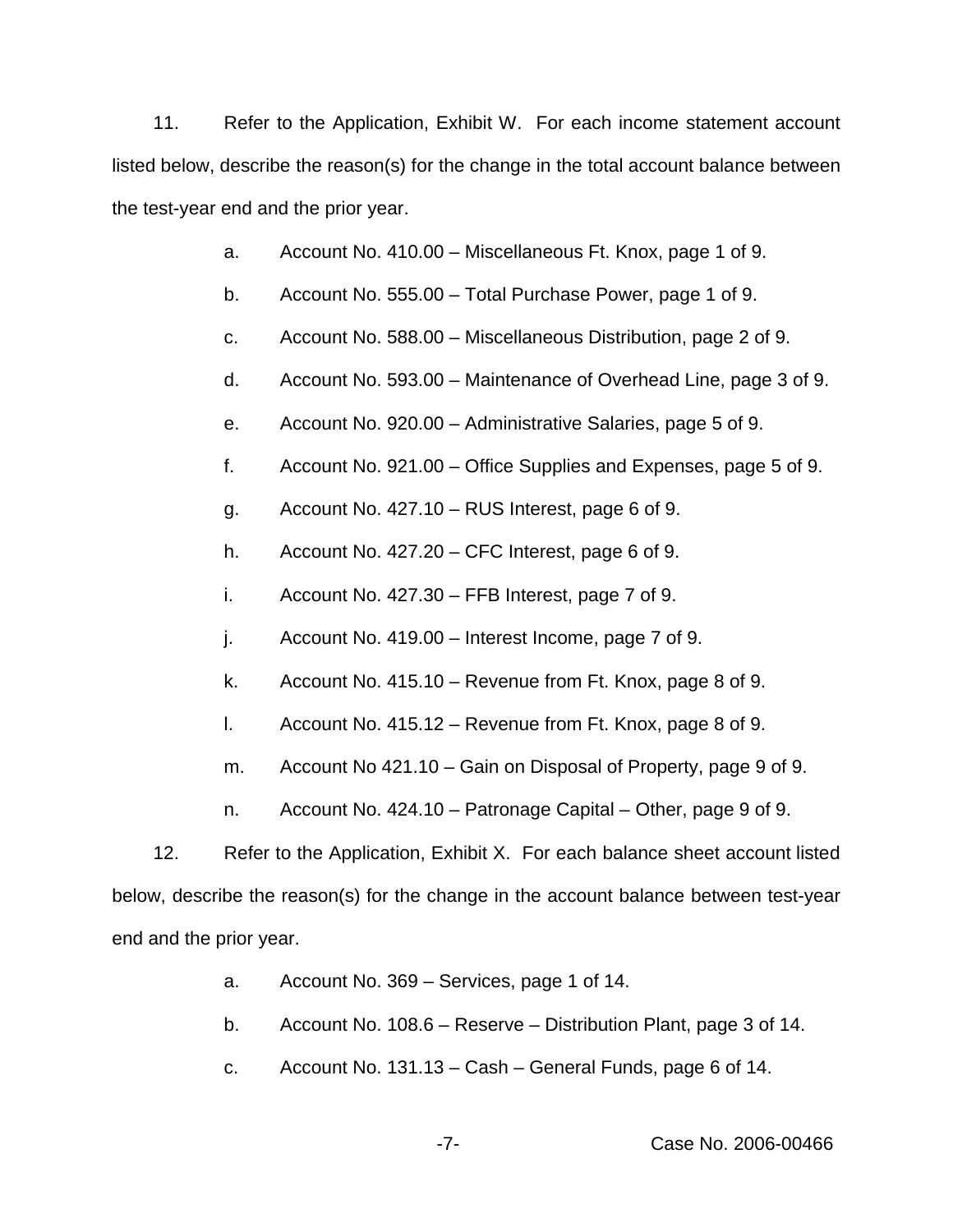d. Account No. 131.18 – Cash – Internet, page 7 of 14.

e. Account No. 143.00 – Other Receivables, page 7 of 14.

f. Account No. 219.10 – Current Year Margins, page 10 of 14.

g. Account No. 232.1 – Accounts Payable – General, page 11 of 14.

h. Account No. 237.20 – Accrued Interest – CFC, page 12 of 14.

13. Refer to the Application, Exhibit 1.

a. Page 1 of 9 shows the wage and salary increases during the test year could reflect a grade adjustment, a market adjustment, and a merit adjustment. Explain in detail how the amount of each adjustment was determined for 2006. Include all workpapers, calculations, assumptions, analyses, studies, and any other documentation that supports each adjustment percentage.

b. The payroll adjustments contained in recent rate increase applications from electric distribution cooperatives show the wage and salary increase during the test year has ranged between 3.0 and 3.5 percent. Explain why Nolin's total increase during 2006 of 6.35 percent is reasonable.

c. Refer to pages 3 through 5 of 9.

(1) Explain the purpose of the "Dispatch" category of wages. Include in the explanation a discussion of how employees qualify for this type of pay and how the pay rate is determined. Also, explain why it is reasonable to use the testyear level of dispatch hours in the wage and salary normalization calculations.

(2) During the test year, hourly employee numbers 229, 198, and 141 worked a level of hours significantly below the standard year of 2,080 hours.

-8- Case No. 2006-00466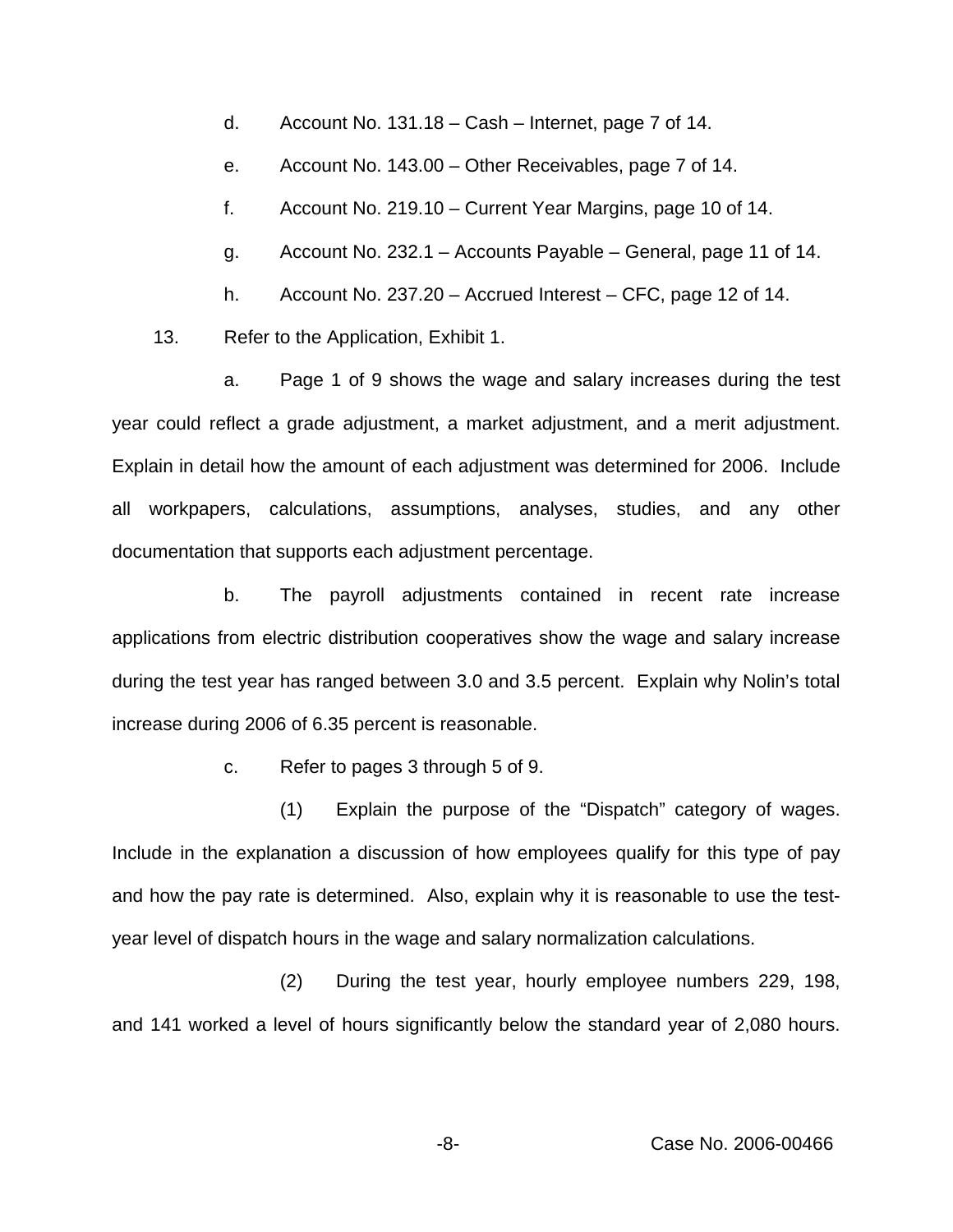Explain why it is reasonable to use 2,080 hours for these three employees when normalizing the wages and salaries.

(3) Does the normalization of wages and salaries shown on these pages assume all employees will receive a merit adjustment of 2.0 percent? Explain the response.

d. Refer to pages 7 through 9 of 9.

(1) Explain why the percentage increase in salaries for the salaried employees reflecting the wage rates as of January 1, 2007 are all significantly higher than the 6.35 percent total increase referenced on page 1 of 9. Include a separate explanation for each salaried employee of the reason(s) for the level of increase.

(2) Provide an analysis by year of the salaried employees' wages reflecting the wage rates as of January 1 for 2003 through 2007. The analysis should reflect individual employee numbers and include a calculation of the percentage change for each year shown.

(3) Refer to the Sparks Testimony, page 2 of 4. Mr. Sparks states that the margins and TIER of Nolin have been deteriorating for the past few years. Given this statement, explain how Nolin can justify authorizing total wage and salary increases of 6.35 percent and increases to salaried employees of between 9.23 percent and 19.17 percent.

(4) For all employees shown on these pages, other than new hires during the test year, indicate the number of years of employment at Nolin as of test-year end.

-9- Case No. 2006-00466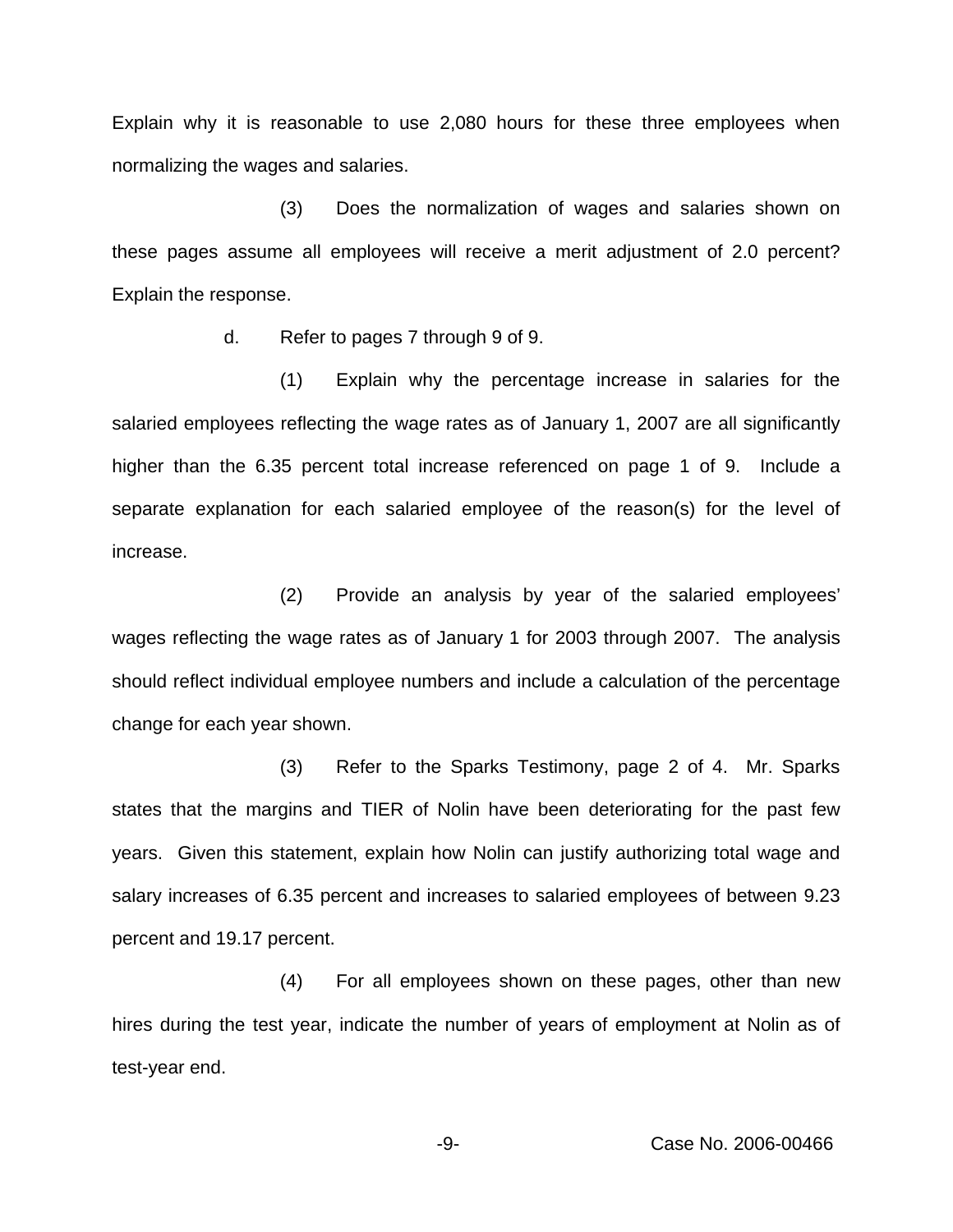(5) Explain the reason(s) for the percentage change in wages between January 1, 2006 and January 1, 2007 for hourly employee numbers 18, 251, 213, 28, 248, 190, 130, 123, 235, 110, and 89.

(6) On page 1 of 9 Nolin provided a breakdown of the total wage increase for 2006 between grade, market, and merit adjustments. A review of the hourly employee percentage increase in wage rates between January 1, 2006 and January 1, 2007 reveals percentages other than all the possible combinations of the grade, market, and merit adjustments. Explain why the percentage increases for hourly employees do not more closely match the 2006 wage increase information provided on page 1 of 9.

(7) Describe the approval process for the wage rates effective January 1, 2007. Include copies of any analyses or studies submitted to management or the board of directors in support of the proposed increases.

e. Provide copies of the latest wage and salary study Nolin performed or had performed. If the study was performed prior to 2003, explain why Nolin has not had a more recent study performed.

14. Refer to the Application, Exhibit 5.

a. The normalization of interest expense on long-term debt is shown on page 2 of 4. For each loan, indicate whether the interest rate is fixed or variable as of August 31, 2006.

b. Provide an update of the current interest rates for long-term debt through April 30, 2007. If the interest rate option, fixed versus variable, has changed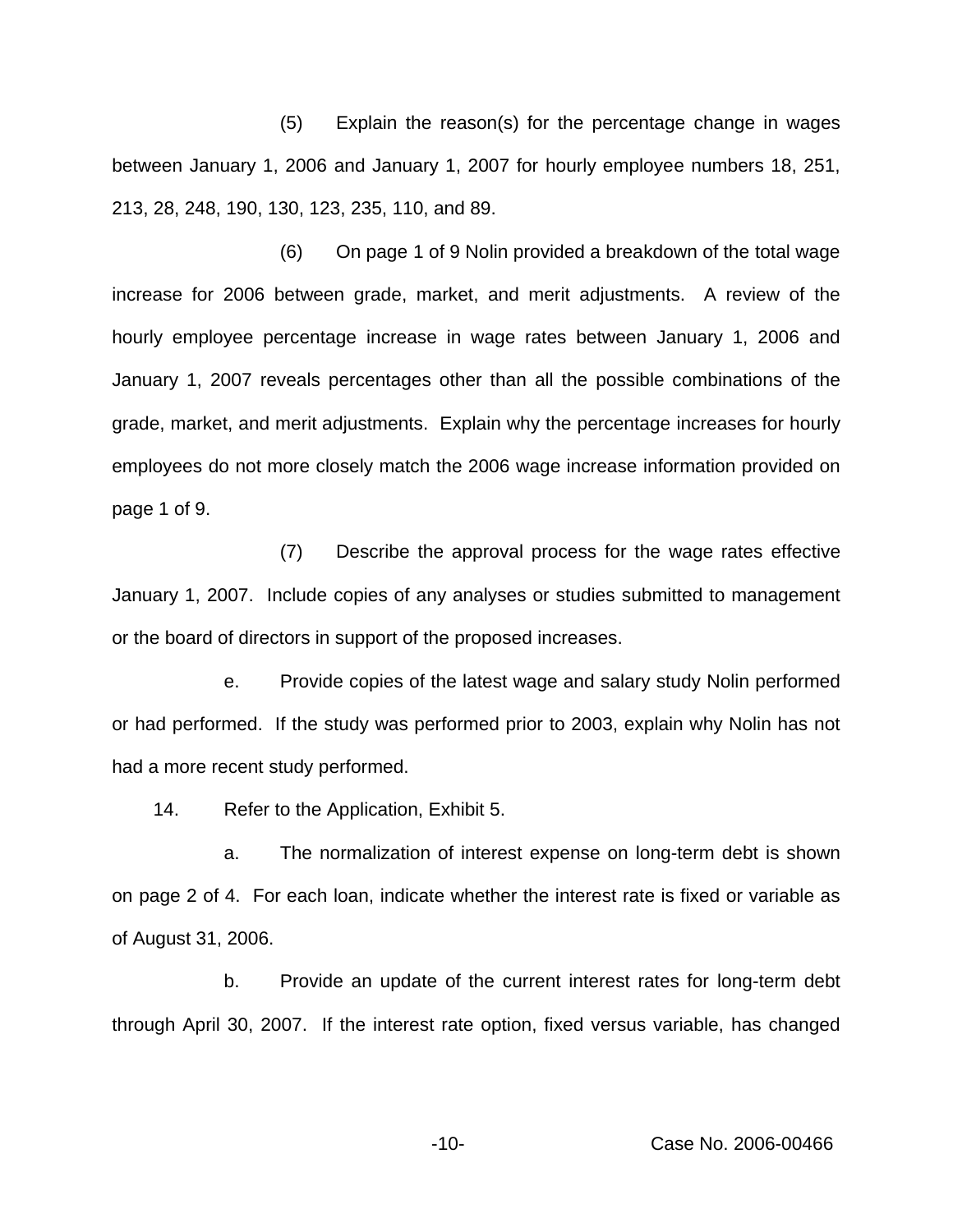from what is stated in the response to part (a) above, indicate the applicable change in interest rate option.

c. Refer to page 4 of 4. Provide a schedule showing the ending balance of short-term debt as of the end of each month since the end of the test year through April 30, 2007. Include the applicable interest rate as of the end of each month.

15. Refer to the Application, Exhibit 7.

a. Provide documentation supporting the statement that the 2007 rate for the pension fund will be 19.43 percent.

b. Explain the classification "Employees Quasi retired" as it is used in this exhibit.

16. Refer to the Application, Exhibit 9.

a. Does Nolin have written policies concerning the compensation of its attorneys, auditors, and all other professional service providers?

(1) If yes, provide copies of these written policies, as was requested in the Commission Staff's First Data Request dated December 4, 2006 ("Staff's First Request"), Item 17.

(2) If there are no written policies, explain in detail why Nolin does not have written policies.

b. Refer to page 1 of 4. Explain in detail why expenses for legal seminars, workplace law seminars, legal and cooperative subscriptions, and a legal reporting service subscription should be included for rate-making purposes, given the attorney is compensated by a retainer.

-11- Case No. 2006-00466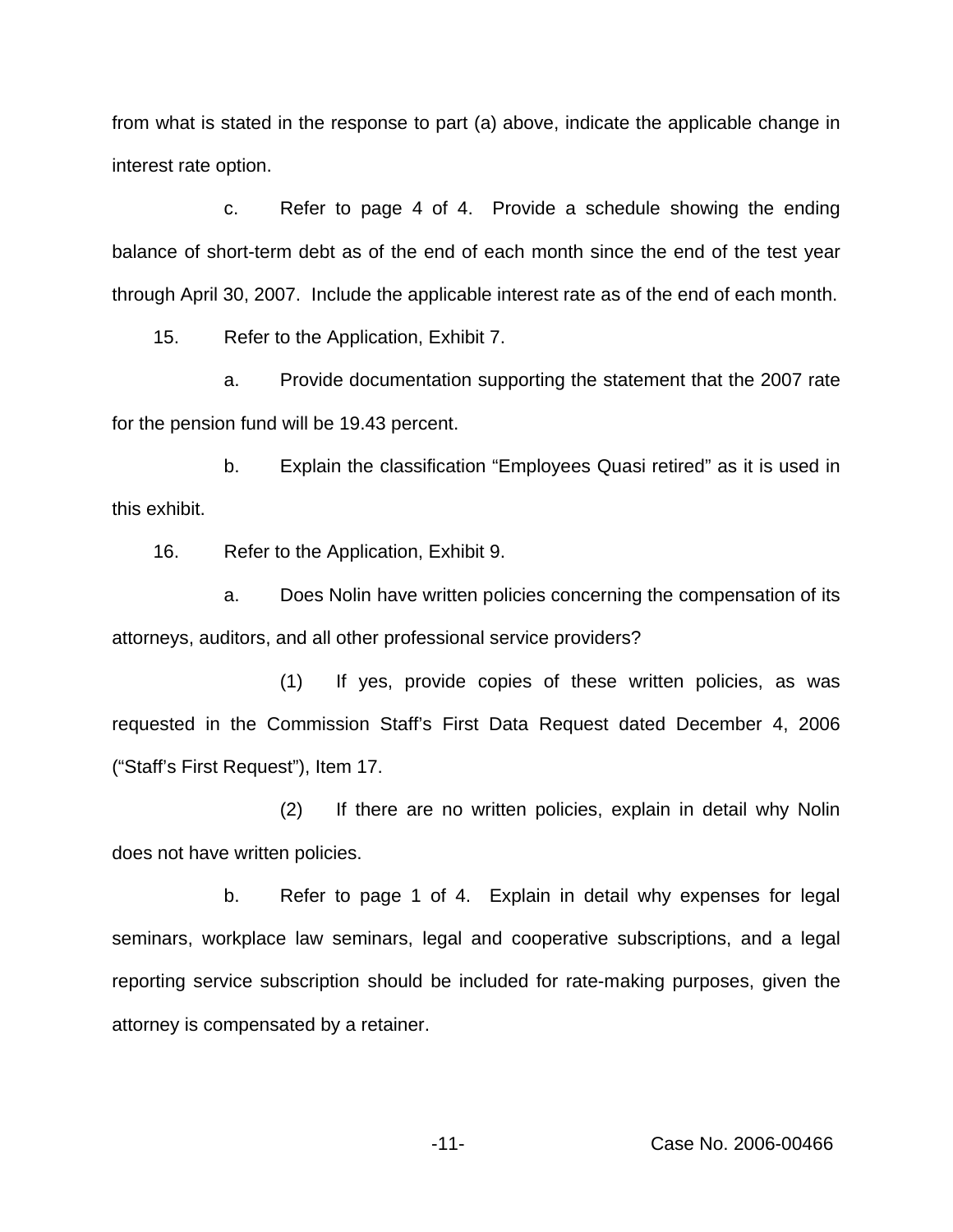c. Refer to page 1 of 4. For each of the following transactions, explain if the transaction is recurring and why it should be included for rate-making purposes.

(1) Line 12 – Engineer contract, loan application.

(2) Lines 14 and 43 – Operation roundup, meter tampering, identity theft, and human rights.

- (3) Lines 15, 21, 23, 32, 47, and 51 EEOC cases.
- (4) Lines 25 and 28 Radcliff office issues.
- (5) Line 22 CFC loan, PSC filings, identity theft.
- (6) Line 31 Mulligan complaint.
- (7) Lines 35, 48, and 52 Various filings, correspondence, various complaints, damages, and loan documents.

d. Refer to page 3 of 4. For each of the transactions listed below, provide a more detailed description of the services provided. In addition, indicate whether Nolin is reimbursed for the expense. If the expense is not reimbursed, explain why the expense should be included for rate-making purposes.

(1) Lines 68 through 77 – Envision Energy – energy efficiency services.

(2) Lines 80 through 82 – GWH Engineering – GPS engineering services and GPS Fort Knox.

(3) Lines 88 through 93 – Preston Osborne – manager column in Kentucky Living magazine.

17. Refer to the Application, Exhibit 10.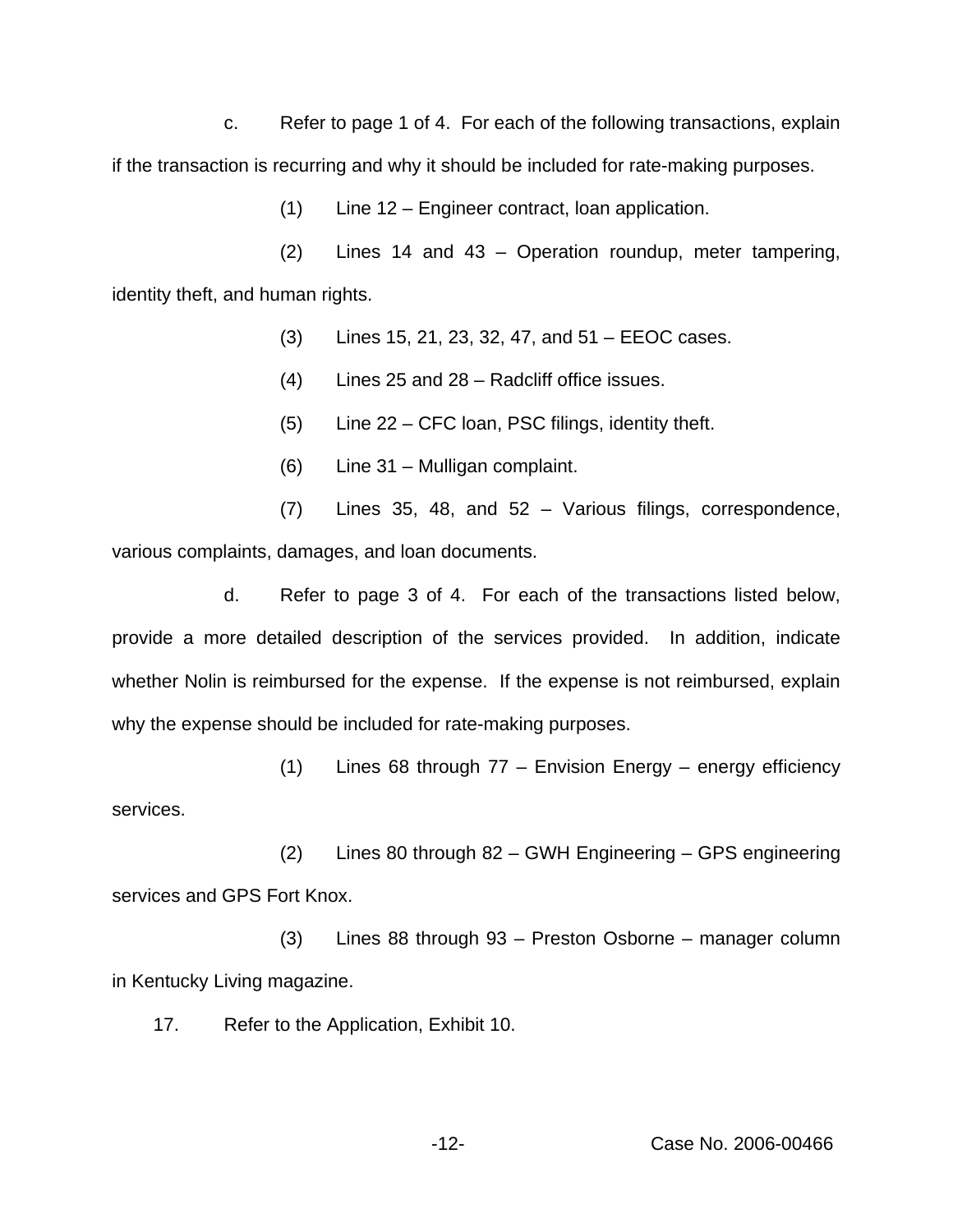a. Refer to page 2 of 15. Identify Nolin's delegate and alternative delegate to the National Rural Electric Cooperation Association ("NRECA").

b. Refer to pages 4 through 15 of 15. Explain the nature and purpose of the following meetings attended by many of the directors. Include a detailed explanation of why each should be included for rate-making purposes. Provide copies of any meeting materials or agendas provided to the attendees.

- (1) NRECA Regional meeting.
- (2) Strategic Issues Conference.
- (3) NRECA Annual meeting.
- (4) Kentucky Association of Electric Cooperatives ("KAEC")

Annual meeting.

- (5) Employee Assistance Program.
- (6) KAEC Director Training.
- (7) NRECA Director Training.

c. Refer to page 4 of 15. Explain why the Other Board Meeting fee for the KAEC Annual Meeting was included for rate-making purposes for this director.

18. Refer to the Application, Exhibit 11, pages 2, 4, 5, and 6 of 11.

a. Identify the transactions shown on pages 4 through 6 of 11 that make up the Institutional Advertising balance of \$3,500 shown on page 2 of 11.

b. Given the provisions of 807 KAR 5:016, Section 4, explain why the advertising identified by Nolin as "Institutional" should be included for rate-making purposes.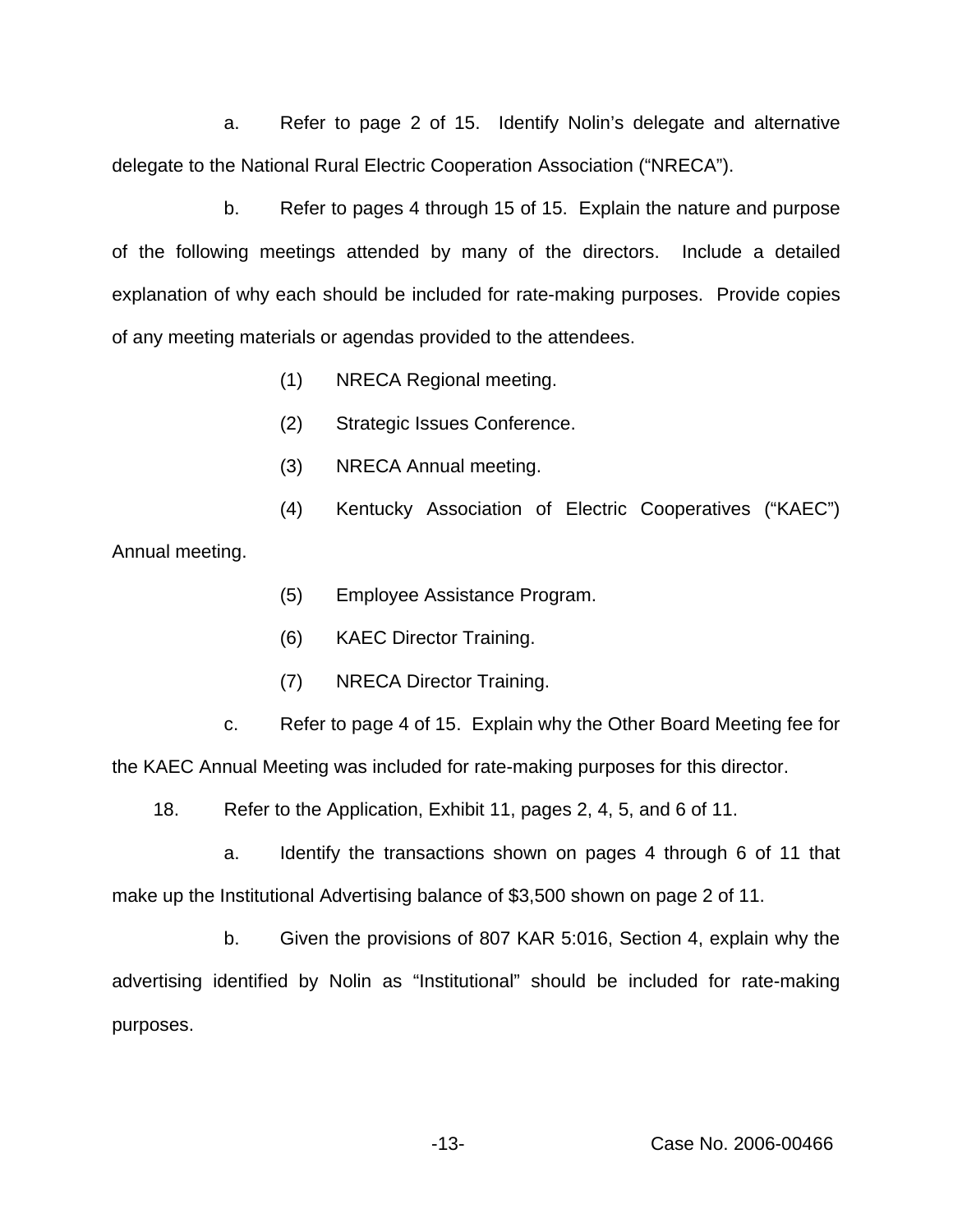c. For each of the transactions listed below, provide copies of the printed advertisement or copies of the text of the radio advertisement.

- (1) Page 4 of 11, line 32 News Enterprise.
- (2) Page 4 of 11, line 46 Transwestern Publishing.
- (3) Page 5 of 11, line 72 KOOL 103.5.
- (4) Page 5 of 11, line 103 Big Cat 105.5.
- (5) Page 6 of 11, line 124 Hardin Co. Independent.

19. Refer to the Application, Exhibit 11, pages 7 through 10 of 11. For each of the transactions listed below, provide an expanded description of the transaction, indicate if the transaction is recurring, and why the transaction should be included for rate-making purposes.

- a. Page 7 of 11, line 21 NRECA conference registration.
- b. Page 7 of 11, line 26; and page 8 of 11, line 96 MAC meeting and

meal.

- c. Page 7 of 11, line 27 Kitchen appliances.
- d. Page 7 of 11, line 47 Management Quarterly magazine.
- e. Page 7 of 11, line 49 NRECA Annual meeting.
- f. Page 7 of 11, line 51 NRECA Committee meeting.
- g. Page 7 of 11, line 52; page 9 of 11, line 155; and page 10 of 11,

lines 160 and 161 – NRECA Benefits conference.

- h. Page 8 of 11, lines 67 and 68 KAEC annual meeting meals.
- i. Page 8 of 11, line 73; and page 9 of 11, line  $132 \text{NRECA}$ meeting.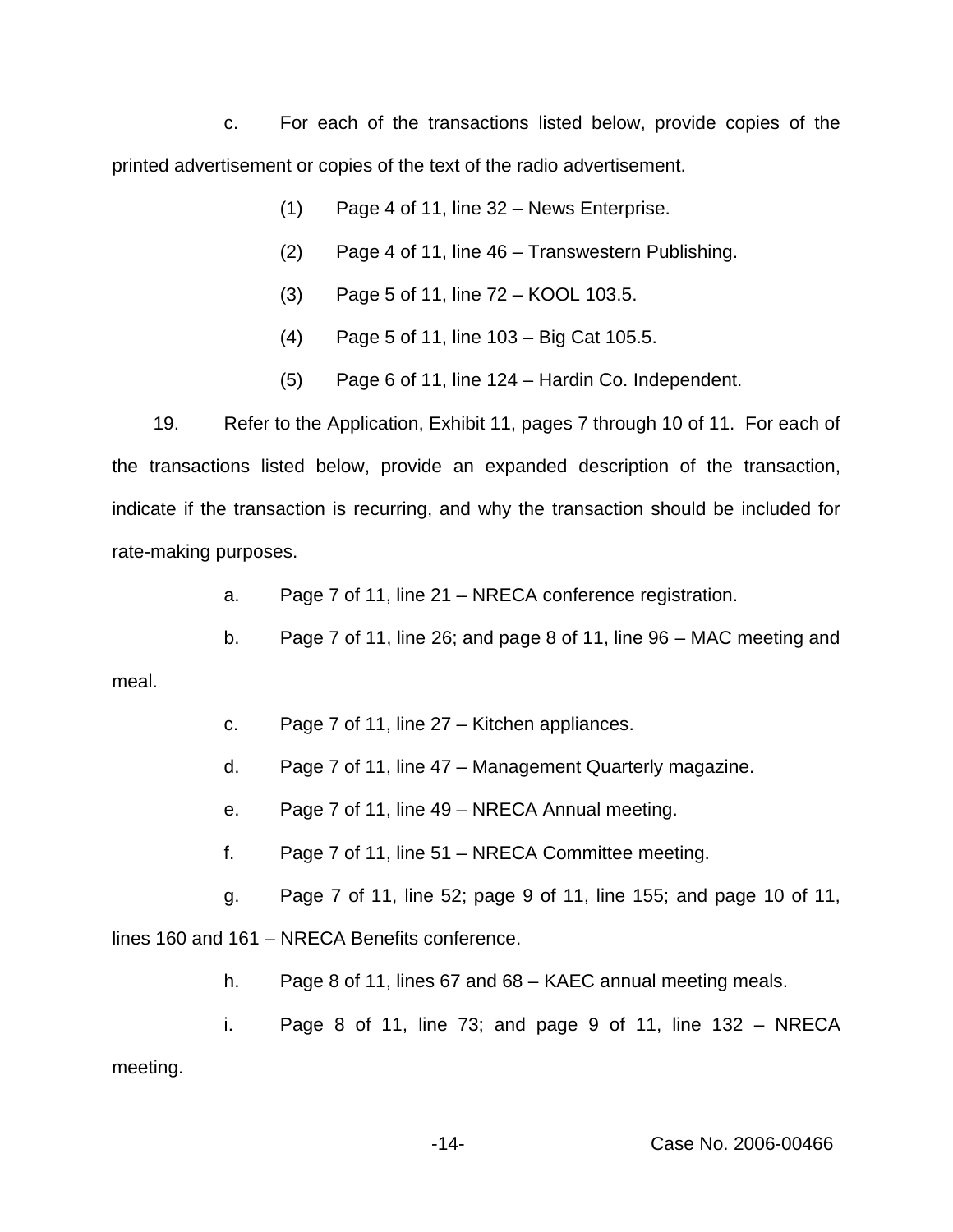j. Page 8 of 11, lines 77 and 78 – Electric Coop Today magazine.

k. Page 8 of 11, lines 84 and 85 – Rural Electric magazine and magazine subscriptions.

l. Page 8 of 11, line 89 – National economic development dues.

m. Page 8 of 11, lines 92 and 99; and page 9 of 11, line  $113 - NRECA$ Tech Advantage seminar and fee.

n. Page 8 of 11, line 100; and page 9 of 11, line 128 – NRECA NET conference.

o. Page 8 of 11, lines 101 through 103; page 9 of 11, lines 116, 152, and 158; and page 10 of 11, line 176 – NRECA conference.

p. Page 9 of 11, lines 112, 122, and 150; and page 10 of 11, lines 171 and 172 – NRECA Connect conference.

q. Page 9 of 11, line 117 – NRECA employee meeting.

r. Page 9 of 11, line 139 – NRECA board meeting.

s. Page 10 of 11, line 177 – NRECA Finance Conference.

20. Refer to the Application, Exhibit 11, page 11 of 11.

a. The total annual meeting expenses shown on this page and page 3 of 11 are \$94,911.05. On page 10 of 11 it is stated that annual meeting expenses were \$109,908.68. Explain the difference in these amounts and indicate which reflects the correct level of expense for the annual meeting.

b. Explain the purpose of providing employee shirts in conjunction with the annual meeting. Indicate how long Nolin has been providing these shirts and explain why this expense should be included for rate-making purposes.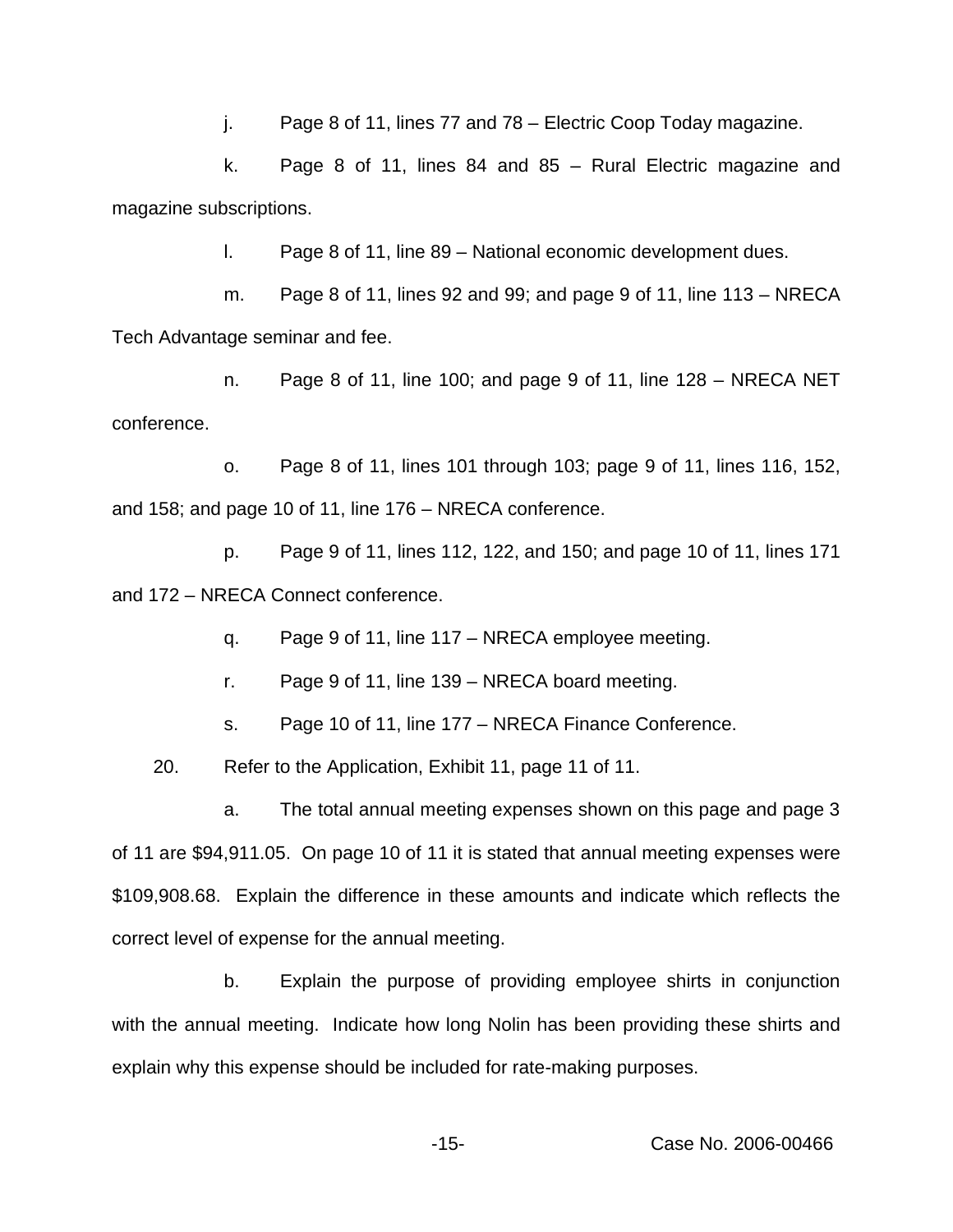21. Refer to the Application, Exhibit 13. Provide a detailed schedule listing by account number all revenues and expenses that resulted in the \$106,724 expense balance for KVN during the test year.

22. Refer to the Application, Exhibit 15.

a. Reconcile the total shown for the fuel adjustment charge with the fuel adjustment clause monthly filings submitted to the Commission.

b. Reconcile the total shown for the environmental charge with the environmental surcharge pass through monthly filings submitted to the Commission.

23. Refer to the Application, Exhibit 16. Nolin provided an end of test year customer adjustment, but the adjustment is not reflected in its billing analysis provided in Exhibit J of the Application.

a. Explain why Nolin omitted the effect of the year-end customer adjustment in its billing analysis.

b. Provide a recalculated Schedule J billing analysis which includes the effect of the end of test year customer adjustment shown in Exhibit 16 of the Application.

24. Explain whether Nolin considered adjusting any of its non-recurring charges when preparing its application for this case. If Nolin considered adjusting its non-recurring charges, include in the explanation why it decided not to adjust them at this time.

25. Concerning the PSC Assessment:

a. Did Nolin include an adjustment to normalize the PSC Assessment?

-16- Case No. 2006-00466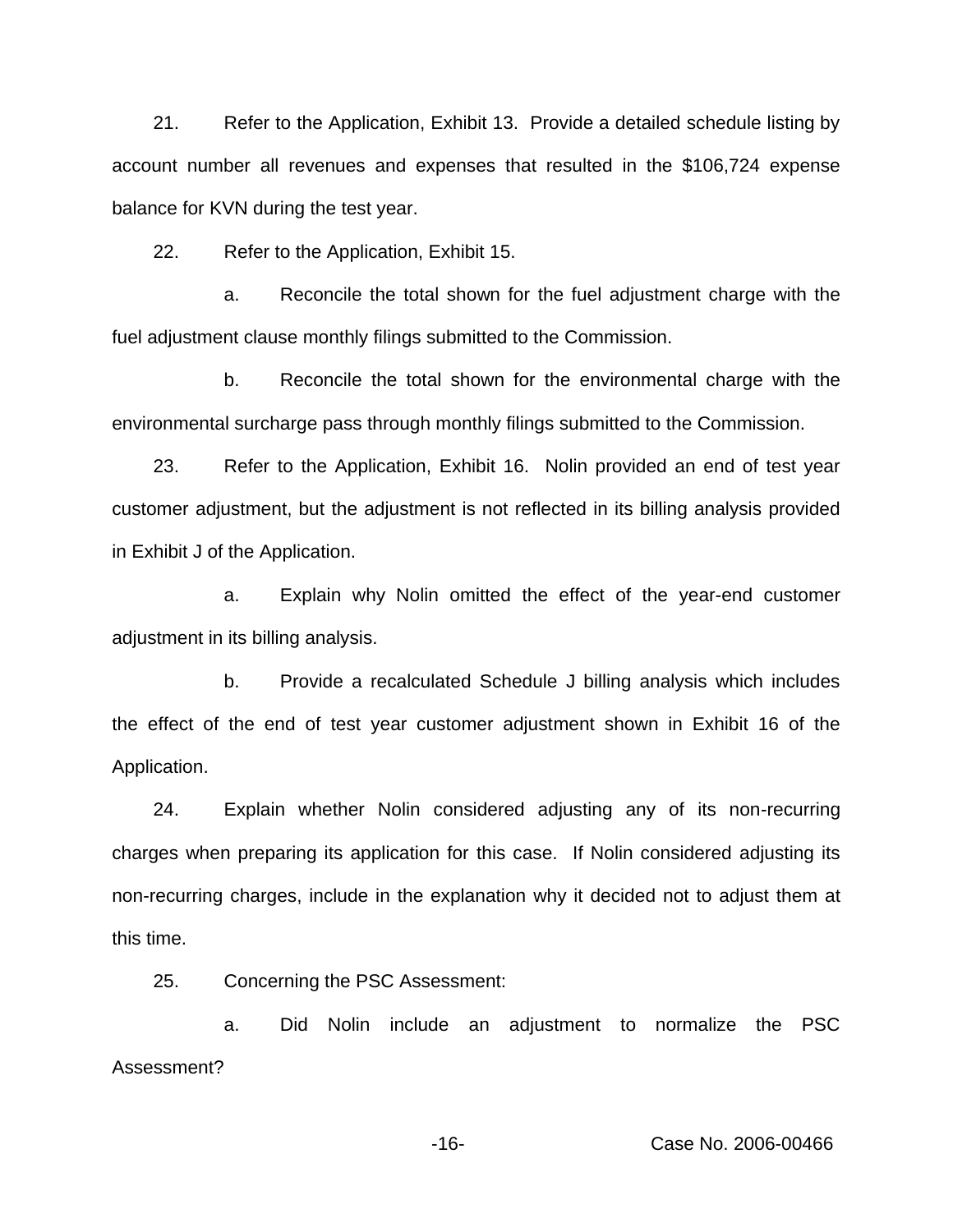b. Would Nolin agree that the normalization should be included and should reflect the current PSC Assessment rate? Explain the response.

26. Refer to the response to the Staff's First Request, Item 16. Nolin was requested to provide its equity management plan, to indicate when the current plan was adopted, and to identify any changes made in the plan since the year utilized as the test year in Nolin's last rate case. While Nolin responded that the information was included as Exhibit U of the Application, the requested information does not appear to have been provided. Provide the originally requested information.

27. Refer to the response to the Staff's First Request, Item 36(a). Nolin was requested to provide a detailed schedule of costs incurred to date for this rate case. The schedule was to include the date of the transaction, check number or other document reference, the vendor, amount, a description of the services performed, and the account number in which the expenditure was recorded. In addition, Nolin was to identify any costs incurred for this case during the test year and include copies of invoices received from the vendors. The only information provided in the response to Item 36(a) was an indication of the account number where rate case expenses were recorded. Provide the originally requested information, updated through April 30, 2007.

28. Refer to the responses to the Staff's First Request, Items 48 through 50.

a. Refer to Item 48(e). Concerning the annual compensation charged to KVN:

(1) Explain how Nolin determined that a monthly allocation of \$120 from board fees was reasonable.

-17- Case No. 2006-00466